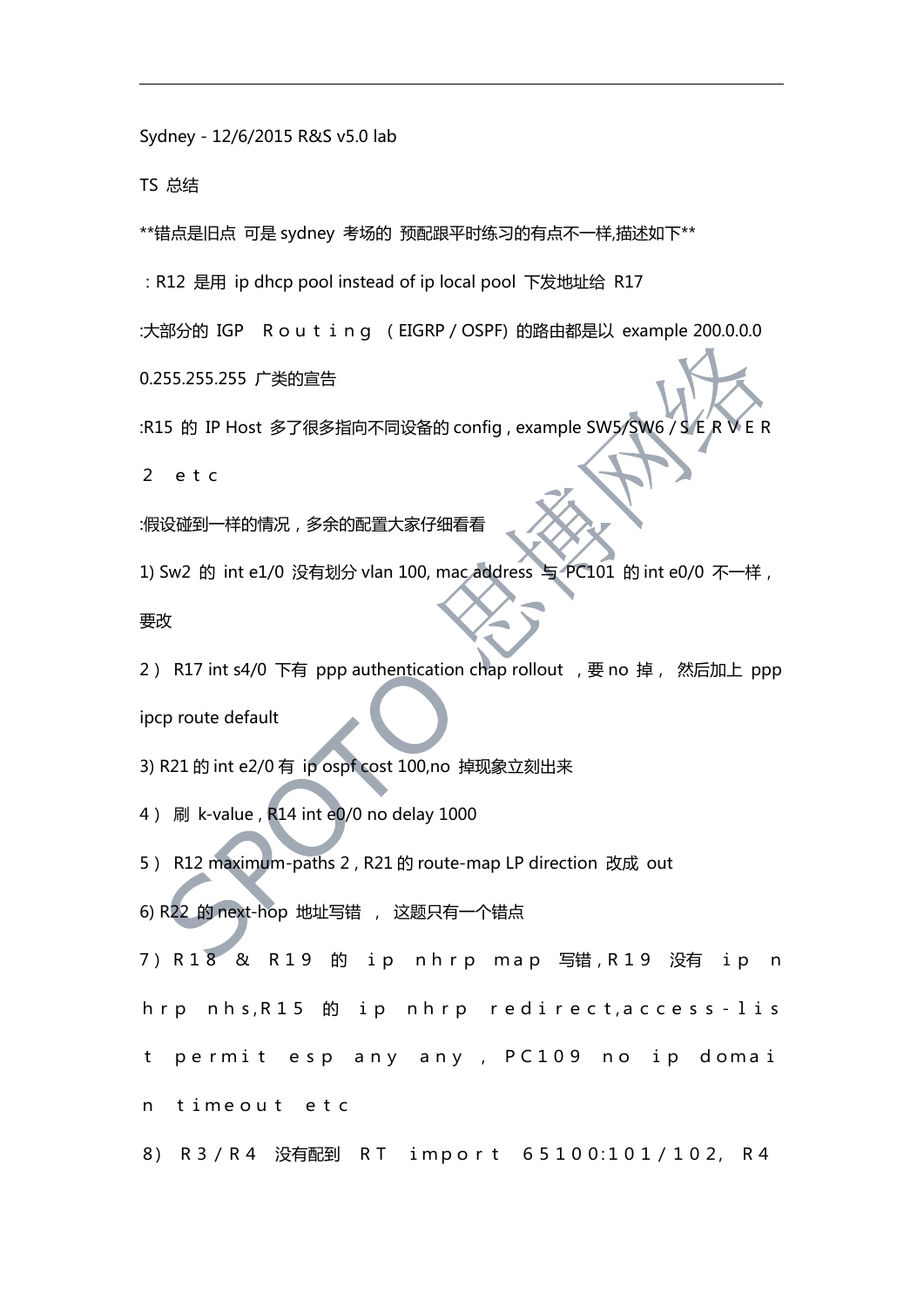/R6 的 int e2/0 没有配到 IP ospf cost value, R9 ospf 里没有 default-originate, R8 int e0 /0.123 没有ip nat inside

9) NAS 拿错了 IP 地址,原因是 R23 里有两个 dhcp pool 的配置,修改 mac 地址, 对回就效果全出

10) R24 的 int tun 10 没有调用 ipsec profile ,导致 ipsec vpn 不起来,还有 crypto isakmp 里没有配到 group 14,改了和调用了现象就有了

Diag plus - New version,很稳定和辉歌讲的一样的

CFG H1+ - 稳定,没什么突发事情。 就一个 ipv6 原本 R12 ping 不通 R14 , 过后检查 完了才发觉 R12 BGP 里忘记 activate neighbor.Activate 了马上 ok

祝福后面考的战友门, 还有特别感谢挥哥一路以来耐性的指教和教导, 无时无刻的帮我解 决和分析备考时期所遇见的问题,加入了 SPOTO CCIE 的群里让我的 CCIE 路程 变得更有 方向和保握!!我很荣幸能够加入辉哥的学生群里。

谢谢辉哥!